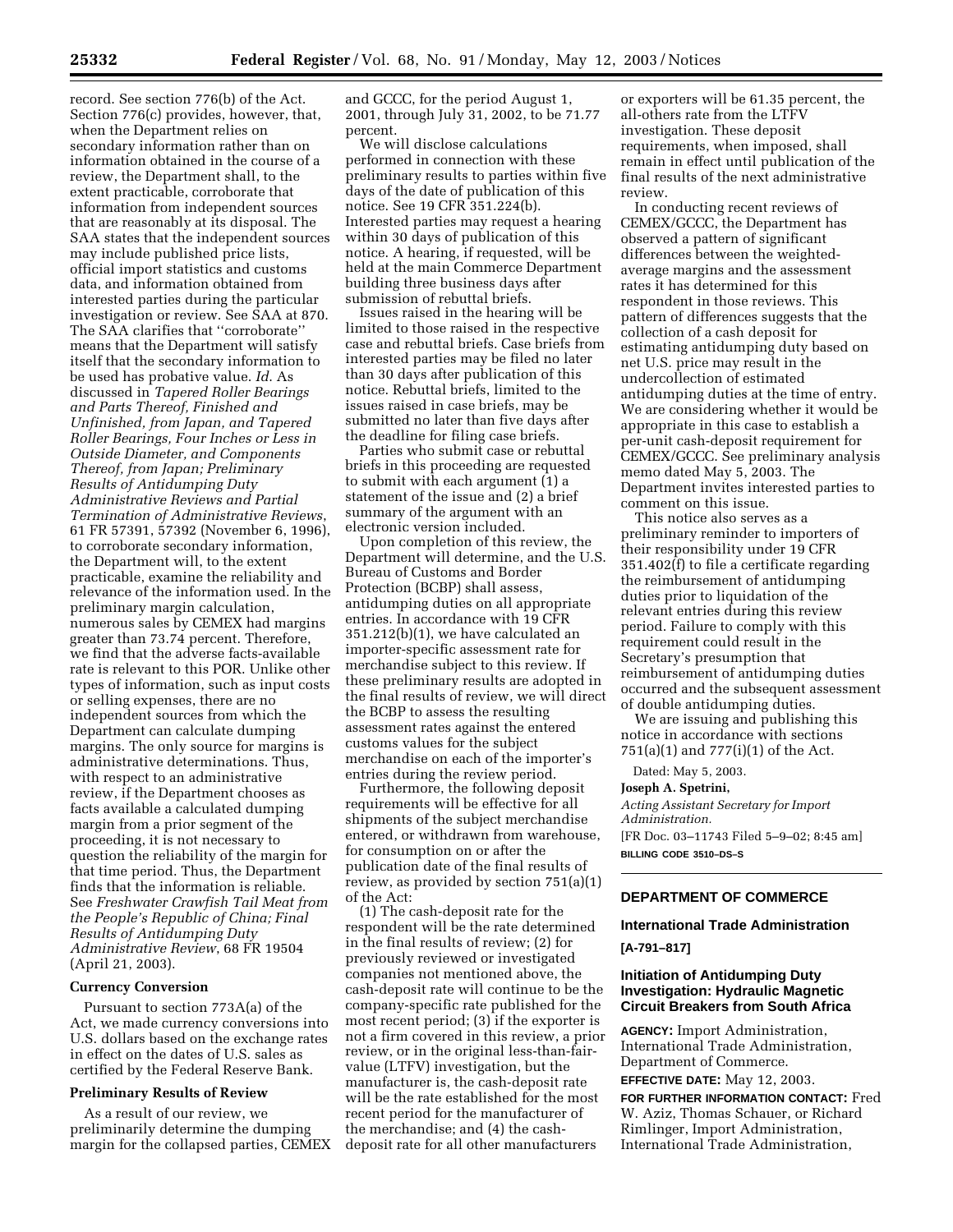U.S. Department of Commerce, 14th Street and Constitution Avenue, N.W., Washington, D.C. 20230; telephone: (202) 482–4023, (202) 482–0410 or (202) 482–4477, respectively.

## **SUPPLEMENTARY INFORMATION:**

# **The Petition**

On April 14, 2003, the Department of Commerce (''the Department'') received a petition on imports of hydraulic magnetic circuit breakers (''HMCBs'') from South Africa filed in proper form by Airpax Corporation, LLC (referred to hereafter as ''the petitioner''). On April 22, 2003, the Department requested additional information and clarification of certain areas of the petition. The petitioner filed a supplement to the petition on April 25, 2003.

In accordance with section 732(b) of the Tariff Act of 1930, as amended (''the Act''), the petitioner alleges that imports of HMCBs from South Africa are being, or are likely to be, sold in the United States at less than fair value within the meaning of section 731 of the Act, and that such imports are materially injuring and threaten to injure an industry in the United States.

The Department finds that the petitioner filed this petition on behalf of the domestic industry because they are interested parties as defined in section 771(9)(c) of the Act. Furthermore, with respect to the antidumping duty investigation the petitioner is requesting the Department to initiate, it has demonstrated sufficient industry support (see ''Determination of Industry Support for the Petition'' below).

#### **Scope of Investigation**

This investigation covers all hydraulic magnetic circuit breakers (sometimes referred to as magnetic hydraulic) circuit breakers (''HMCBs''), incorporating a tripping means of a magnetic coil surrounding a tube and plunger, restrained by air, liquid or spring, whether or not sealed, whether or not of molded case, of any voltage less than 72.5 kilovolts, of any amperage rating, with single or multiple poles, of any mounting or connection means and of any terminal type, whether or not having a magnetic latch, and excluding thermal and thermal magnetic circuit breakers. The subject merchandise is classified under Harmonized Tariff Schedule of the United States (''HTSUS'') subheadings 8535.21.00 and 8536.20.00. Although the HTSUS subheadings are provided for convenience and customs purposes, our written description of the scope of this investigation is dispositive.

During our review of the petition, we discussed the scope with the petitioner

to ensure that it is an accurate reflection of the products for which the domestic industry is seeking relief. Moreover, as discussed in the preamble to the Department's regulations (62 FR 27296, 27323), we are setting aside a period for interested parties to raise issues regarding product coverage. The Department encourages all interested parties to submit such comments within 20 calendar days of publication of this notice. Comments should be addressed to Import Administration's Central Records Unit at Room 1870, U.S. Department of Commerce, 14th Street and Constitution Avenue, N.W., Washington, D.C. 20230. The period of scope consultations is intended to provide the Department with ample opportunity to consider all comments and consult with parties prior to the issuance of the preliminary determination.

## **Determination of Industry Support for the Petition**

Section 732(b)(1) of the Act requires that a petition must be filed on behalf of the domestic industry. Section  $732(c)(4)(A)$  of the Act provides that a petition meets this requirement if the domestic producers or workers who support the petition account for: (1) at least 25 percent of the total production of the domestic like product; and (2) more than 50 percent of the production of the domestic like product produced by that portion of the industry expressing support for, or opposition to, the petition.

Section 732(c)(4)(D) of the Act provides that, if the petition does not establish support of domestic producers or workers accounting for more than 50 percent of the total production of the domestic like product, the administering agency shall: (i) poll the industry or rely on other information in order to determine if there is support for the petition as required by subparagraph (A), or (ii) determine industry support using a statistically valid sampling method.

Section 771(4)(A) of the Act defines the ''industry'' as the producers as a whole of a domestic like product. Thus, to determine whether the petition has the requisite industry support, the statute directs the Department to look to producers and workers who produce the domestic like product. The International Trade Commission (''the ITC''), which is responsible for determining whether ''the domestic industry'' has been materially injured, must also determine what constitutes a domestic like product in order to define the industry. While the Department and the ITC must apply the same statutory definition regarding

the domestic like product, they do so for different purposes and pursuant to separate and distinct authority. In addition, the Department's determination is subject to time and information limitations. Although this may result in different definitions of the domestic like product, such differences do not render the decision of either agency contrary to law.1

Section 771(10) of the Act defines the domestic like product as ''a product which is like, or in the absence of like, most similar in characteristics and uses with, the article subject to an investigation under this title.'' Thus, the reference point from which the domestic-like-product analysis begins is ''the article subject to an investigation,'' *i.e.*, the class or kind of merchandise to be investigated, which normally will be the scope as defined in the petition.

In its April 14th petition, petitioner claims it has industry support. The petitioner states that it compromises virtually all U.S. production of HMCBs. However, the petition identifies three additional U.S. entities engaged in the sale of HMCBs in the domestic market. According to the petition, none of the three maintain commercial production in the United States. The petitioner asserts that virtually all of those firms' manufacturing is done in other countries and that any domestic manufacturing is limited to samples in non-commercial quantities. Based on all available information, we agree that the petitioner compromises virtually all domestic commercial production of HMCBs.

Our review of the data provided in the petition and other information readily available to the Department indicates that the petitioner has established industry support representing over 50 percent of total production of the domestic like product, requiring no further action by the Department pursuant to section  $732(c)(4)(D)$  of the Act. In addition, the Department received no opposition to the petition from domestic producers of the like product. Therefore, the domestic producers or workers who support the petition account for at least 25 percent of the total production of the domestic like product, and the requirements of section  $732(c)(4)(A)(i)$  are met. Furthermore, the domestic producers or workers who support the petition account for more than 50 percent of the production of the domestic like product

<sup>1</sup>See *Algoma Steel Corp. Ltd., v. United States*, 688 F. Supp. 639, 642-44 (CIT 1988); *High Information Content Flat Panel Displays and Display Glass from Japan: Final Determination; Rescission of Investigation and Partial Dismissal of Petition*, 56 FR 32376, 32380-81 (July 16, 1991).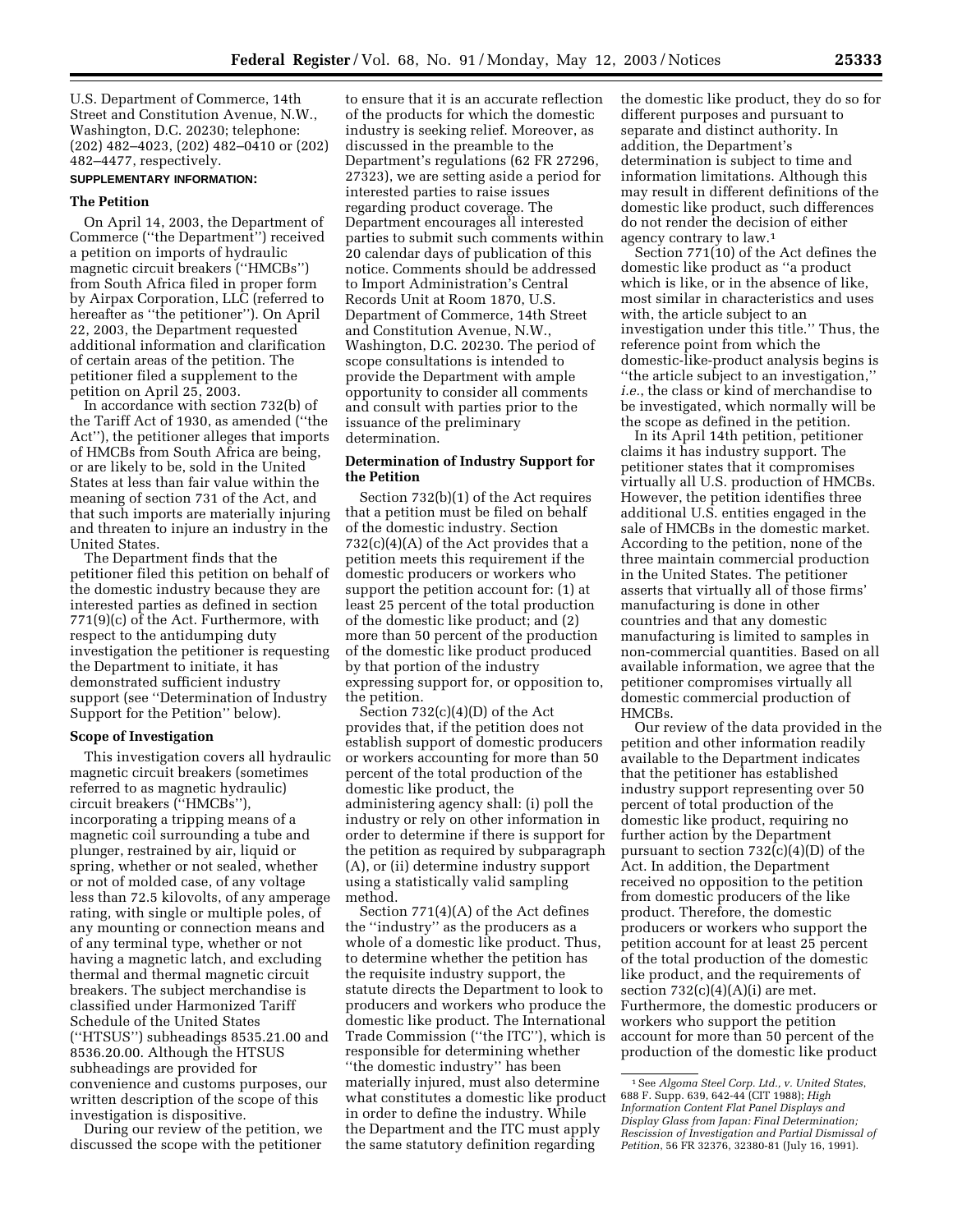produced by that portion of the industry expressing support for or opposition to the petition. Thus, the requirements of section 732(c)(4)(A)(ii) of the Act also are met. Accordingly, the Department determines that the petition was filed on behalf of the domestic industry within the meaning of section 732(b)(1) of the Act.

With regard to the definition of domestic like product, the petitioner does not offer a definition of domestic like product distinct from the scope of the investigation. On April 30, 2003, Circuit Breaker Industries, Ltd. (''CBI''), a South African producer of the subject merchandise, challenged industry support for the petition pursuant to sections  $732(b)(3)$  and  $732(c)(4)(D)$  of the Act. On May 1, 2003, the petitioner filed its reply to CBI's challenge.

Based on our analysis of the information presented by the petitioner, we have determined that there is a single domestic like product, hydraulic magnetic circuit breakers, which is defined in the ''Scope of Investigation'' section above, and we have analyzed industry support in terms of this domestic like product. For more information on our analysis and the data upon which we relied, see Import Administration Antidumping Investigation Initiation Checklist (''Initiation Checklist''), Industry Support section and Appendix 1, dated May 5, 2003, on file in the CRU of the main Department of Commerce building.

# **Period of Investigation**

The anticipated period of investigation is April 1, 2002, through March 31, 2003.

# **Constructed Export Price and Normal Value**

The following is a description of the allegation of sales at less than fair value upon which the Department based its decision to initiate this investigation. The sources of data for the deductions and adjustments relating to U.S. price and normal value are discussed in greater detail in the Initiation Checklist dated May 5, 2003. Should the need arise to use any of this information as facts available under section 776 of the Act, we may reexamine the information and revise the margin calculations, if appropriate.

### **Constructed Export Price**

The petitioner identified CBI and its affiliate CBI, Inc. (hereinafter ''CBI USA'') as the primary producer and importer, respectively, of the subject merchandise. As the sole South African producer of HMCBs, CBI accounts for all exports of HMCBs to the United States from South Africa. Therefore, the petitioner established U.S. price based on constructed exported price (''CEP''). According to the petitioner, CBI's sales in the United States are sold by CBI's subsidiary, CBI USA, which holds inventory in its U.S. warehouse prior to shipment to unaffiliated buyers. In order to obtain ex-factory prices, the petitioner deducted international transportation (by sea) and estimated profit and expense mark-up. Because the petitioner did not provide adequate support for its profit and expense figure, we recalculated the CEPs to not deduct this expense. With this exception, we reviewed the information provided regarding CEP and have determined that it is adequate and accurate and represents information reasonably available to the petitioner (see Initiation Checklist, Re: Less-Than-Fair-Value Allegation).

Because the petitioner provided price quotes for actual products and we determine that these price quotes are sufficient for initiation purposes, we did not use the ITC Dataweb values that petitioner provided to estimate dumping margins. To the extent necessary, we will consider the appropriateness of the petitioner's alternative during the course of this proceeding.

#### **Normal Value**

With respect to normal value, the petitioner provided home-market prices at which the foreign like product is offered for sale for consumption in the exporting country, adjusted as required by the statute. These home market prices were obtained directly from CBI, the sole South African producer of the subject merchandise.

In calculating its estimated margins, the petitioner compared prices for single pole B, C, D, and E frame HMCBs sold in the home market with similar products offered for sale in the United States by CBI USA. For purposes of initiation, however, we made an adjustment to the estimated margin calculated for D frame HMCBs. Specifically, the petitioner, in its April 14th petition, compared a home market price for D-frame HMCBs with an amperage rating between 61 and 100 amperes to a U.S. price for D frame HMCBs with an amperage rating between 10 and 50 amperes. Because the petitioner presented the Department with several different home market prices for D frame HMCBs, we have recalculated the estimated margin using the home-market price for D-frame HMCBs with a comparable amperage rating (i.e., between 5 and 60 amperes).

See Initiation Checklist, Re: Normal Value.

With this exception, we determined that the information the petitioner used for the calculation of home-market price is adequate and accurate and represents information reasonably available to it.

#### **Fair-Value Comparison**

Based on the data provided by the petitioner, there is reason to believe that imports of HMCBs from South Africa are being, or are likely to be, sold in the United States at less than fair value. As a result of the comparison of CEP to normal value, we recalculated estimated dumping margins for imports of HMCBs from South Africa that range from 129.43 percent to 721.95 percent.

## **Allegations and Evidence of Material Injury and Causation**

The petition alleges that the U.S. industry producing the domestic like product is being materially injured and is threatened with material injury by reason of the imports of the subject merchandise sold at less than normal value. The petitioner contends that its injured condition is evidenced by declining trends in market share, pricing, production levels, profits, sales, and utilization of capacity. Furthermore, the petitioner contends that injury and threat of injury is evidenced by negative effects on its cash flow, ability to raise capital, and growth. These allegations are supported by relevant evidence including import data, lost sales, and pricing information. The Department assessed the allegations and supporting evidence regarding material injury and causation and determined that these allegations are supported by accurate and adequate evidence and meet the statutory requirements for initiation (see Initiation Checklist dated May 5, 2003, Re: Material Injury).

#### **Initiation of Antidumping Investigation**

Based upon our examination of the petition on HMCBs from South Africa and other information reasonably available to the Department, we find that the petition meets the requirements of section 732 of the Act. Therefore, we are initiating an antidumping duty investigation to determine whether imports of HMCBs from South Africa are being, or are likely to be, sold in the United States at less than fair value. Unless postponed, we will make our preliminary determination no later than 140 days after the date of this initiation.

## **Distribution of Copies of the Petition**

In accordance with section 732(b)(3)(A) of the Act, a copy of the public version of the petition has been